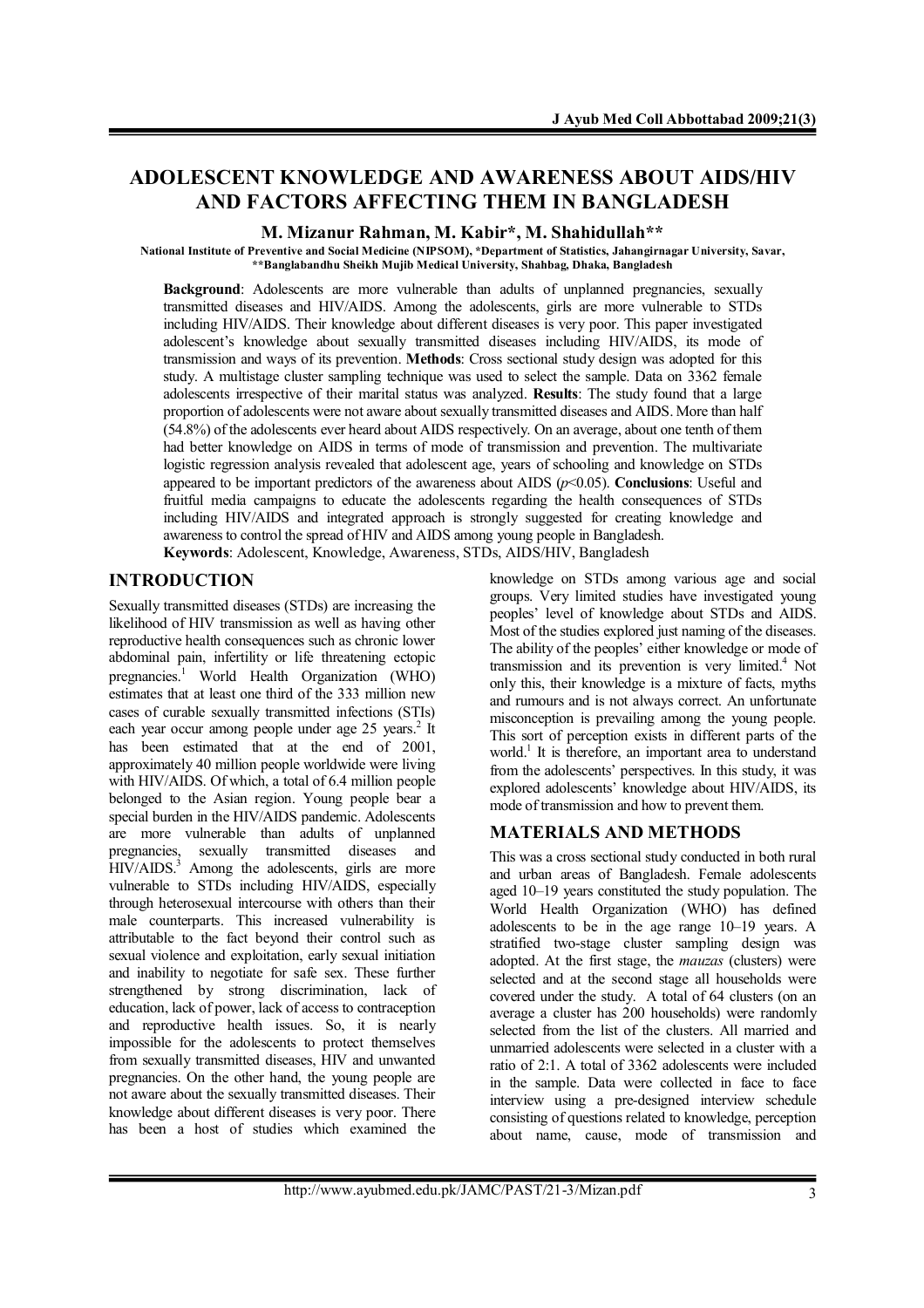prevention of AIDS. Uni-variate and bi-variate analyses were performed. Multivariate logistic regression analysis was used to identify socio-economic and demographic factors which are significantly related to knowledge on AIDS. SPSS 11.5 was used for data analysis.

## **RESULTS**

Mean age of the respondents was 16.2±1.9 years with a range of 10–19 years. Among the respondents, 32.9% were unmarried and 67.1% were married. The mean years of schooling were 4.7±3.3 years. Among them  $23.3\%$  were illiterate,  $35.8\%$  had  $1-5$  years of schooling and the rest had 6 and above years of schooling. Regarding parental education, more than two fifths (43.9%) of the adolescents' fathers were illiterate whereas more than two thirds  $(70.7%)$  of the adolescents mothers were illiterate indicating mothers were more illiterate than fathers. The mean family size was 5.2 persons. About 30.7% of the adolescents were currently engaged in income generating activities other than household work. Majority of the respondents were Muslims (89.4%) and 10.6% were non-Muslims. More than half of the adolescents  $(56.4\%)$  were from nuclear family and the rest from joint/or extended family. The median family income was Tk  $2500$  and about three fifths  $(59.0\%)$  of the families had family income less than Tk 3000 (Table-1).

**Table-1: Socio-demographic characteristics of the adolescents n=3362**

| <b>Characteristics</b> |            | Frequency | $\frac{0}{0}$ | $Mean \pm SD$  |
|------------------------|------------|-----------|---------------|----------------|
|                        | $10 - 14$  | 695       |               |                |
| Age in years           |            |           | 20.7          | $16.2 \pm 1.9$ |
|                        | $15 - 19$  | 2667      | 79.3          |                |
| <b>Marital status</b>  | Unmarried  | 1106      | 32.9          |                |
|                        | Married    | 2256      | 67.1          |                |
| <b>Residence</b>       | Rural      | 2056      | 61.2          |                |
|                        | Urban      | 1306      | 38.8          |                |
| <b>Years of</b>        | 0          | 785       | 23.3          |                |
| schooling              | $1 - 5$    | 1204      | 35.8          | $4.7 \pm 3.3$  |
| (Respondents)          | >6         | 1373      | 40.8          |                |
| Religion               | Non-Muslim | 356       | 10.6          |                |
|                        | Muslim     | 3006      | 89.4          |                |
| Literacy               | Illiterate | 1477      | 43.9          |                |
| (Father)               | Literate   | 1885      | 56.1          |                |
| Literacy               | Illiterate | 2378      | 70.7          |                |
| (Mother)               | Literate   | 984       | 29.3          |                |
| Work status            | No         | 2329      | 69.3          |                |
|                        | Yes        | 1033      | 30.7          |                |
| Type of family         | Nuclear    | 1895      | 56.4          |                |
|                        | Joint      | 1467      | 43.6          |                |
| <b>Family size</b>     | $2 - 3$    | 818       | 24.3          |                |
|                        | $4 - 5$    | 1206      | 35.9          | $5.2 \pm 2.1$  |
|                        | -6         | 1338      | 39.8          |                |
| Monthly                | < 2000     | 661       | 22.8          | Median         |
| family income          | 2000-3000  | 1049      | 36.2          | income=        |
| (Tk)                   | 3000–4000  | 704       | 24.3          | Tk 2500        |
|                        | >4000      | 485       | 16.7          |                |

Out of 3362 adolescents, 54.8% did know about AIDS followed by syphilis  $(32.9\%)$ , ulcer in genitalia  $(27.1\%)$ , gonorrhoea  $(22.0\%)$ , Chlamydia  $(0.6\%)$  and trichomoniasis  $(0.1\%)$  (Figure-1).



**Figure-1: Knowledge on Sexually transmitted disease (n=3356)**

The respondents who ever heard about AIDS were asked about the mode of transmission of AIDS. More than one tenth  $(13.9\%)$  of the respondents did not know about the mode of transmission of AIDS. Half of the respondents reportedly mentioned that AIDS might be transmitted through sexual intercourse by sexual partners who habitually have multiple sexual partners followed by no protective measure taken during sexual intercourse in case of sex with risky partners (38.9%), sexual intercourse with infected persons  $(36.9\%)$ , through infected persons  $(30.5\%)$ , through infected blood (14.3%). Variety of other routes might transmit AIDS such as use of common toilet, use of others clothes, use of common soap, lack of hygiene etc. Table-2).

**Table-2: Adolescent's Knowledge on Mode of Transmission of AIDS**

| Knowledge on mode of transmission of |                |               |
|--------------------------------------|----------------|---------------|
| AIDS $(n=1844)*$                     | Frequency      | $\frac{0}{0}$ |
| Sex with multiple partners           | 945            | 51.2          |
| No protection during sex             | 717            | 38.9          |
| Through infected partners            | 680            | 36.9          |
| Through sexual intercourse           | 563            | 30.5          |
| Transmission of infected blood       | 503            | 27.3          |
| Use of infected syringe              | 263            | 14.3          |
| Lack of hygiene                      | 101            | 5.5           |
| Use of dirty toilet                  | 24             | 1.3           |
| Use of others clothing               | 19             | 1.0           |
| No use of condom                     | 4              | 0.2           |
| Use of common soap                   | 1              | 0.1           |
| Sex with prostitute                  | $\overline{2}$ | 0.1           |
| Use of shared razor                  | 23             | 1.2           |
| Do not know                          | 256            | 13.9          |

\*Multiple responses

About one fifth  $(16.8\%)$  did not know about the preventive measure against AIDS. Two thirds  $(65.3\%)$  of them mentioned not to have sexual intercourse with multiple sexual partners  $(65.3\%)$ , not to have sexual intercourse with risky persons  $(33.2\%)$ , screening of blood before transfusion  $(19.6\%)$ , avoid used syringe  $(13.8\%)$  and one fourth  $(25.5\%)$  opined for hygienic use of clothes, toilets, soaps etc. Table-3).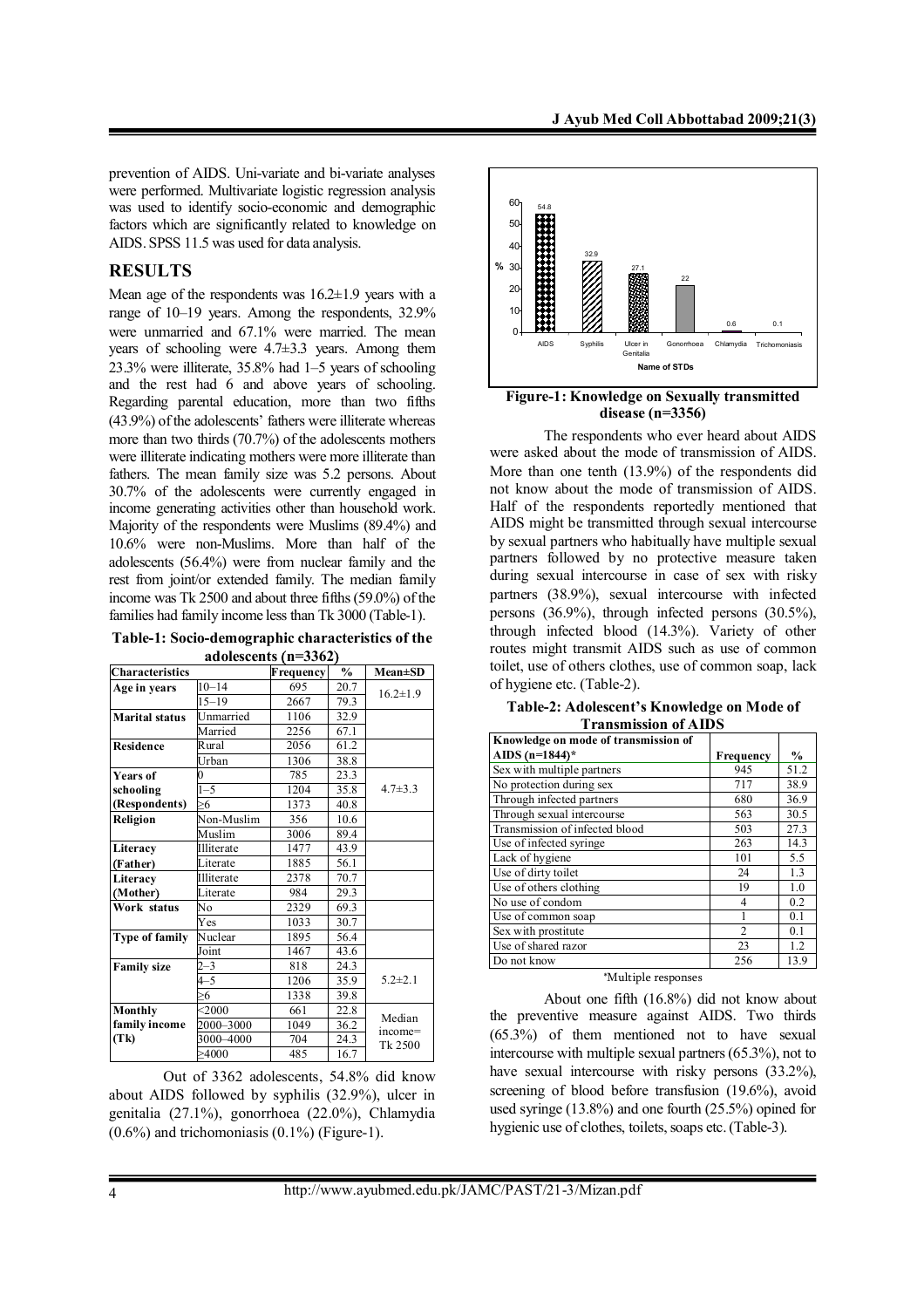| Table-3: Adolescent's Knowledge on Prevention of |
|--------------------------------------------------|
| $\rm{AIDS}$ (n=1844)                             |

| *Knowledge on prevention of AIDS                  | Frequency | $\frac{0}{0}$ |
|---------------------------------------------------|-----------|---------------|
| No sex with multiple partners                     | 1204      | 65.3          |
| No sex with risky persons                         | 613       | 33.2          |
| Maintain hygiene of clothes, toilets, soaps, etc. | 470       | 25.5          |
| Screening before transfusion                      | 361       | 19.6          |
| Avoid used syringe                                | 254       | 13.8          |
| Do not know                                       | 309       | 16.8          |

#### \*Multiple responses

Multivariate logistic regression analysis was carried out to assess the independent effects of the variables on knowledge about AIDS. The level of knowledge on AIDS was assessed according to their correct perception on mode of transmission and preventive measures against AIDS. Accordingly, having no knowledge or incorrect knowledge of transmission and or prevention of AIDS has been categorized as 'no/incorrect' knowledge and having correct knowledge of transmission and prevention of AIDS in single and or multiple responses was categorized as 'correct' knowledge. Four variables, out of 12 fitted in bi-variate analysis showed significant association with level of knowledge on AIDS which were entered into logistic regression model. Analysis revealed that older adolescents aged 15–19 years are significantly more likely to know about AIDS than their younger counterparts  $(OR=1.4; 95\% \text{ CI: } 1.1-1.8)$ . Level of education was an important predictor of having correct knowledge on AIDS. Adolescents with 6 and more years of schooling were 1.4 times likely to have correct knowledge  $(OR=1.4; 95\% \text{ CI: } 1.0-1.9)$  compared to adolescents having 1–5 years of schooling and illiterate. Most interestingly, the adolescents with correct knowledge on STDs are 1.5 times more likely to have correct knowledge on AIDS (Table-4).

**Table-4: Adolescent's awareness about AIDS: Multivariate analysis**

|                              |                           |                                              |                 | Odds   |               |  |
|------------------------------|---------------------------|----------------------------------------------|-----------------|--------|---------------|--|
| <b>Independent variables</b> |                           | β                                            | <i>p</i> -value | ratio  | 95% CI        |  |
| Age in                       | $10-14$ (RC)              |                                              |                 |        |               |  |
| vears                        | 15-19                     | 0.3491                                       | 0.0091          | 1.4178 | 1.0908-1.8428 |  |
| Years of                     | 0(RC)                     |                                              |                 |        |               |  |
| schooling                    | $1-5$                     | 0.0862                                       | 0.5606          | 1.0900 | 0.8155-1.4569 |  |
|                              |                           | 0.3407                                       | 0.0269          | 1.4059 | 1.0397-1.9009 |  |
| Literacy                     | Illiterate (RC)           |                                              |                 |        |               |  |
| (Father)                     | Literate                  | 0.1157                                       | 0.3258          | 1.1226 | 0.8913-1.4140 |  |
|                              | Knowledge No or incorrect |                                              |                 |        |               |  |
| on STDs                      | knowledge (RC)            |                                              |                 |        |               |  |
|                              | Correct                   |                                              |                 |        |               |  |
|                              | knowledge                 | 0.4124                                       | 0.0025          | 1.5104 | 1.1557-1.9740 |  |
| Model Chi-square             |                           | 34.14                                        |                 |        |               |  |
| df                           |                           | 5                                            |                 |        |               |  |
| Significance                 |                           | 0.0000                                       |                 |        |               |  |
|                              |                           | 3362                                         |                 |        |               |  |
| Constant                     |                           | $-2.3495$<br>$$D/C = D$ afores as associated |                 |        |               |  |

\*RC= Reference category \*\*Variables not included in the regression model are: Residence, marital status, religion, level of education of mother, working status, type of family, family size and monthly family income i.e. these are not statistically significant in bi-variate analysis.

#### **DISCUSSION**

The prevalence of acquired immune deficiency syndrome AIDS/human immunodeficiency virus is believed to be low in Bangladesh, although the infection rate is increasing since 1994, especially among heterosexual males and injecting drug abusers. $5\overline{7}$ However, epidemic has started in the last ten years in the South Asian region especially in India, Myanmar which border Bangladesh. <sup>8</sup> Although relatively few HIV positive cases have been identified by the Government of Bangladesh, many hidden cases are likely to exist. Variety of societal factors such as rapid urbanization, rising unemployment and economic problems among different population segments are resulting in a greater risk of AIDS. Along with, poor medical facilities, lack of sufficient screening practices, unsafe sexual practices among some groups of our population is increasing the chances of HIV infection. The study found that 45.2 did not hear the name of acquired immune deficiency syndrome (AIDS). Compared to other countries, Bangladeshi adolescents are less aware than Nepalese and Cambodian adolescents.<sup>9,10</sup> Ninety percent of Nepalese and 85% of Cambodian adolescents heard about AIDS, but the survey report of India revealed lower proportion of adolescent (41.0%) ever heard about AIDS.<sup>11</sup> Bangladesh Health and Demographic Survey  $(2000)$  showed a very low proportion of  $17\%$  of the adolescents ever heard about AIDS.<sup>12</sup>

The findings of the study also suggest that the adolescents of Bangladesh are not sufficiently aware about STDs/AIDS and their modes of transmission and also its prevention. Although, a bit higher proportion of adolescents had knowledge about AIDS  $(14.7%)$  than knowledge on STDs  $(11.7%)$ , in fact, the knowledge about STDs/ AIDS is much low as it was observed; only 2.4% had sufficient knowledge about transmission and prevention of STDs and AIDS combined data not shown). However, there is a gap in their perceived knowledge and belief that is large proportion of adolescents bear misconception about STDs/AIDS. For example, STDs/AIDS cannot spread in the environment unless there is a sexual contact or an exchange of blood with an infected person. Sexually transmitted diseases and AIDS do not spread by doing routine activities like sitting next to someone, shaking hands or working with others. It cannot be transmitted through sharing of public transportation, cup or drinking glass, plate or utensil, food, water or air, though toilet, touching, hugging, coughing and sneezing. These sorts of beliefs may develop negative attitude towards STD/AIDS patients. Negative attitude towards persons suffering from STDs/AIDS fear and cause them to isolate themselves from the society. This kind of attitude and negative behaviour of the community may affect the